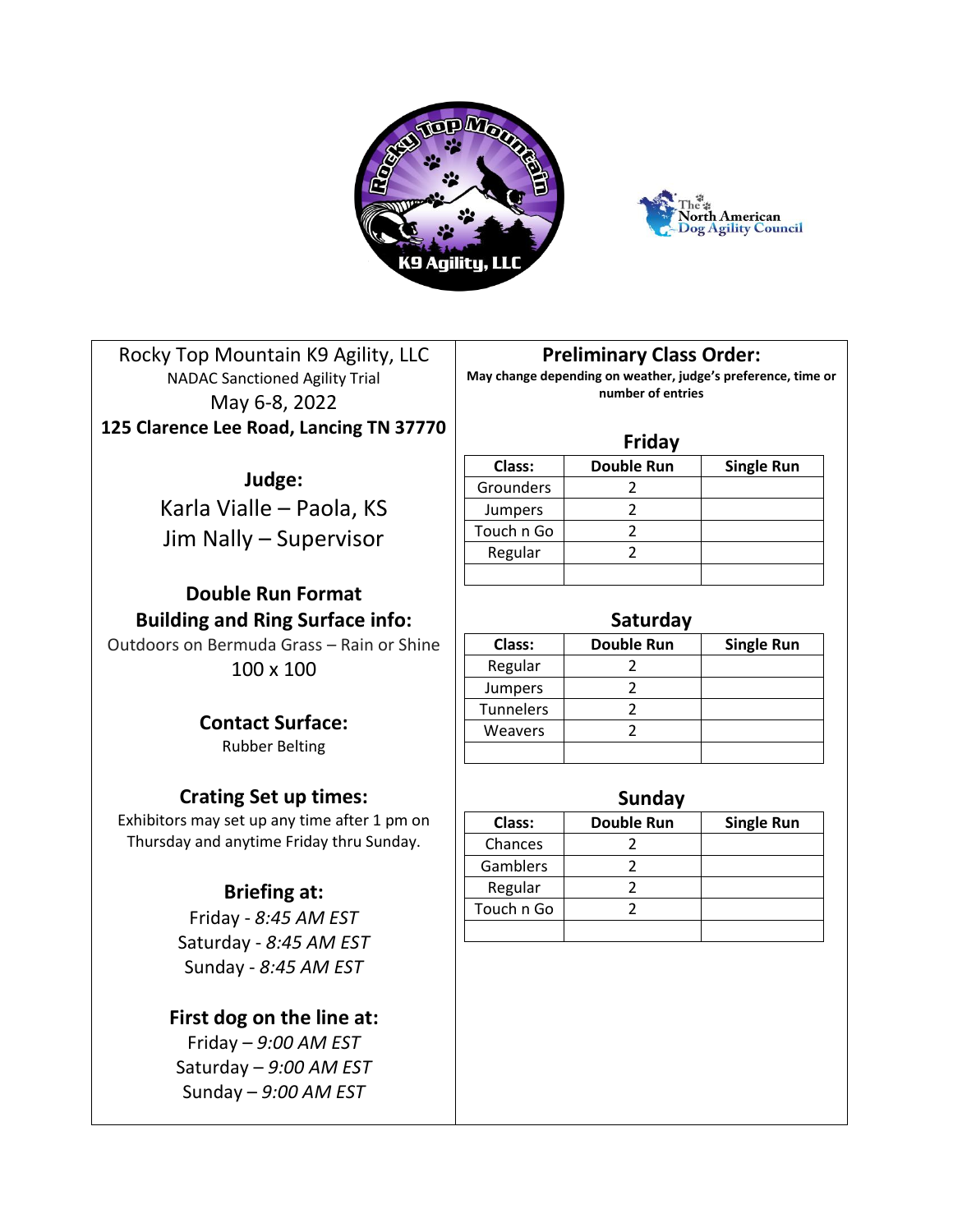# **Entries Open on:**

No Opening Date.

# **Entries Close on:**

*Entries close end of the day on Tuesday prior to the date of the trial or when trial fills.*

# **Crating available:**

Crating is available on gravel in the hay barn. If you crate alongside of the ring, please be at least 10 feet back from the ring. If you prefer to crate outside of the hay barn, you may want to bring shade as there is not any close by at this time.

# **Entry Limits:**

Limited to 500 runs per day

# **Move ups:**

Move ups are allowed day to day. No same day move ups.

## **Day of show Entries:**

All Divisions / All Levels each day (INCLUDING "Intro"). Day of show entries close 30 minutes before start time each day.

Day-of-show class - \$13

### **Refunds:**

A 100% refund will be given for any requests for withdrawals received prior to the Closing Date. A 100% refund will be given for bitches in heat, injured or ill dogs (with verification from a vet upon request), injured handlers (with verification from a doctor upon request) or family emergency. There shall be no refunds for entries withdrawn after the closing date or in the event a dog and/or handler are dismissed from competition, regardless of the reason for such dismissal.

## **NATCH/ V-NATCH and All Around:**

If you are up for a NATCH, V-NATCH, or All Around notify Colleen Flam. We have special ribbons for these accomplishments.

# **Show Committee**

Trial Chairperson – Colleen Flam – [crflam4@aol.com](mailto:crflam4@aol.com) Trial Secretary – Colleen Flam – [crflam4@aol.com](mailto:crflam4@aol.com) Chief Course Builder – Linda Anderson Volunteer Coordinator – Renee Ward

# **Confirmations:**

Confirmations are sent out via email. Please check for accuracy and contact the trial secretary at [crflam4@aol.com](mailto:crflam4@aol.com) if changes are required.

# **Food info:**

No concessions provided. Water is free for workers. Closest fast-food restaurants are about 30 minutes away. Please plan accordingly.

# **Volunteer info: PLEASE VOLUNTEER TO WORK**.

Trials run smoother with your help!

Worker vouchers will be distributed to workers for use at a future trial. Vouchers may not be used at the same trial in which they were earned.

We will have a worker sign-up board available at the trial.

Don't worry if you don't know how to do a job!

The jobs are easy, and we can show you how!

## **Awards and Ribbons:**

Placement ribbons will be awarded to first through fourth place in each jump height for each class, except Chances which is a pass/fail class. Skilled and Proficient categories will be combined for placement ribbons. A qualifying ribbon shall be given for each qualifying round.

# **Equipment info:**

Weave poles have 24" spacing. Other obstacles include hoops, wingless jumps, tunnels and barrels. Electronic timers will be used.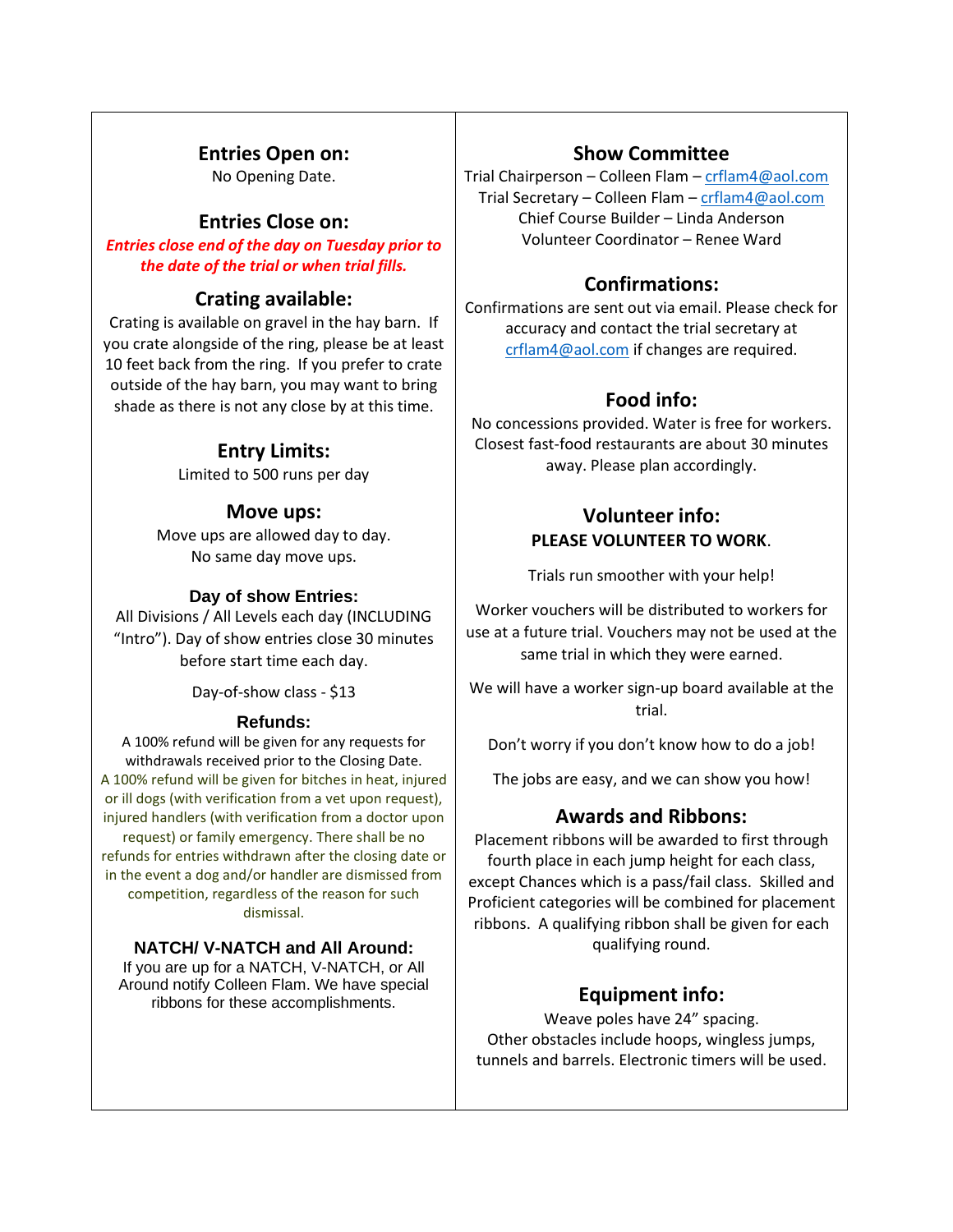MEASURING

#### **Jump Height Info:**

Measurement forms may be obtained at [Permanent-Height-Card-form-6.4.21.pdf \(nadac.com\)](https://www.nadac.com/WPsite/wp-content/uploads/2021/06/Permanent-Height-Card-form-6.4.21.pdf)

#### **Dogs which require measuring:**

Dogs in the Proficient Category, Novice, Open or Elite jumping 4", 8", 12" or 16"

#### **Dogs which do not need to be measured:**

Dogs jumping 16" in the Veteran or Junior Handler Division

Dogs jumping 20"

Dogs in the Skilled Category Dogs with a permanent height card

Dogs listed on the Height Exemption List

#### **JUMP HEIGHTS**

There are four Standard Division-Proficient jump heights: 8", 12", 16", and 20". There are four Standard Division-Skilled jump heights: 4", 8", 12", and 16". There are four jump heights for the Veterans and Junior Handler divisions: 4", 8", 12", and 16". Please see the NADAC rule book for the full jump height table.

#### **Brief Summary of Rules:**

Please refer to [www.nadac.com](http://www.nadac.com/) for a full explanation of all NADAC rules and up to date information.

- Please note that NADAC trials should provide a safe and fun environment for both exhibitors and their dogs.
- Aggressive dogs will not be tolerated and will be excused from the trial.
- The show committee has the right to refuse any entry. Anyone not currently in good standing with NADAC will not be allowed to enter this trial.
- Exhibitors, through submission of entry, acknowledge that they are knowledgeable of NADAC rules and regulations, and agree to abide by all rules in effect at the time of this trial.
- No entry fee will be refunded if the trial cannot open or be completed by reasons of riots, civil disturbances, fire, acts of God, public emergency, an act of a public enemy, or any other cause beyond the control of the organizing committee.
- Checks not honored by the bank do not constitute a valid entry fee. There will be a \$25.00 service charge for bank returned checks.
- Dog must be registered and have a valid registration number before entries will be accepted. <http://nadac.com/afrm/dogregfrm.asp> A copy of the current Exhibitors Handbook may be downloaded free from the NADAC web site: [www.nadac.com](http://www.nadac.com/)
- Bitches in heat, lame, or blind dogs are ineligible for entry, as is any dog with a deformity which may cause a judge to not be able to reasonably assess the dog's ability to function and perform agility obstacles safely, and in a manner that is in the best interest, health and welfare of the dog.
- No food, clickers, or other aids or devices shall be permitted on the course or within 10 feet of the ring. Food or a small non-audible toy can be in a secure container (ziplock bag is acceptable) in your pocket during your run but it cannot be used during your run, nor can you indicate to the dog it is there. All handlers may bring a non-audible toy into the ring for training purposes. They cannot earn a Qualifying score and must declare to the judge they are training before they commence their run. Please read the Exhibitor's Handbook for more information about toys and training in the ring.
- The sponsoring clubs will not be responsible for the loss or damage to any dog exhibited, or for the possessions of any exhibitor whether the result be accident or other cause. It is distinctly understood that every dog at this event is in the care and control of his owner or handler during the entire time the dog is on the show premises.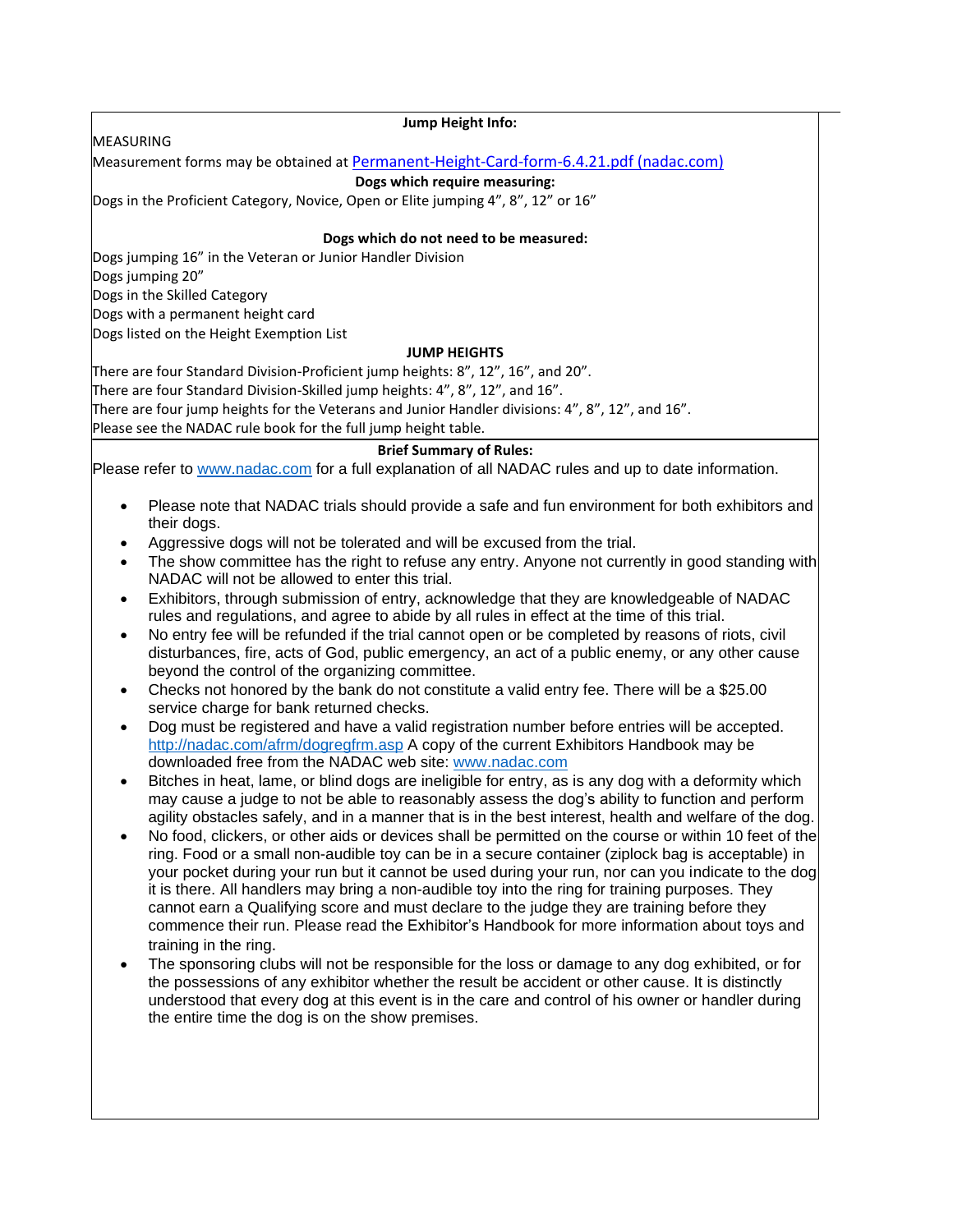**Rocky Top Mountain K9 Agility, LLC, May 6-8, 2021**

**125 Clarence Lee Road, Lancing, TN 37770**

**Make Checks Payable to: Rocky Top Mountain K9 Agility, LLC**

**Mail entries to: Colleen Flam, 125 Clarence Lee Road, Lancing TN 37770**

#### **Or Email Entries and PayPal payment to crflam4@aol.com**

|                                                                                                                                                                                                                                                                                                                                                                                                                                                                             |       | Owner         |                      |                                     |                         | <b>Dog</b>              |                         |
|-----------------------------------------------------------------------------------------------------------------------------------------------------------------------------------------------------------------------------------------------------------------------------------------------------------------------------------------------------------------------------------------------------------------------------------------------------------------------------|-------|---------------|----------------------|-------------------------------------|-------------------------|-------------------------|-------------------------|
| <b>Name</b>                                                                                                                                                                                                                                                                                                                                                                                                                                                                 |       |               | <b>Call Name</b>     |                                     |                         |                         |                         |
| <b>Address</b>                                                                                                                                                                                                                                                                                                                                                                                                                                                              |       |               | <b>NADAC Reg #</b>   |                                     |                         |                         |                         |
| City/State/Zip                                                                                                                                                                                                                                                                                                                                                                                                                                                              |       |               | <b>Date of Birth</b> |                                     |                         |                         |                         |
| Phone<br><b>Height at Withers</b>                                                                                                                                                                                                                                                                                                                                                                                                                                           |       |               |                      |                                     |                         |                         |                         |
| <b>Email</b>                                                                                                                                                                                                                                                                                                                                                                                                                                                                |       |               | <b>Breed</b>         |                                     |                         |                         |                         |
| Handler, If not owner                                                                                                                                                                                                                                                                                                                                                                                                                                                       |       |               |                      | <b>Emergency Contact Name/Phone</b> |                         |                         |                         |
| PLEASE INCLUDE A COPY OF YOUR DOG'S HEIGHT CARD IF YOU DO NOT HAVE ONE ON FILE.                                                                                                                                                                                                                                                                                                                                                                                             |       |               |                      |                                     |                         |                         |                         |
| <b>PROFICIENT</b><br><b>SKILLED</b><br><b>CATEGORY:</b>                                                                                                                                                                                                                                                                                                                                                                                                                     |       |               |                      |                                     |                         |                         |                         |
| <b>VET DOG</b><br><b>STANDARD</b><br><b>VET HANDLER</b><br><b>JUNIOR HANDLER</b><br><b>DIVISION:</b>                                                                                                                                                                                                                                                                                                                                                                        |       |               |                      |                                     |                         |                         |                         |
| 8<br>20<br>WANT MY DOG TO JUMP:<br>$\overline{4}$<br>12<br>16                                                                                                                                                                                                                                                                                                                                                                                                               |       |               |                      |                                     |                         |                         |                         |
| <b>Class</b>                                                                                                                                                                                                                                                                                                                                                                                                                                                                |       | Level<br>Day  |                      |                                     |                         |                         |                         |
|                                                                                                                                                                                                                                                                                                                                                                                                                                                                             | Intro | <b>Novice</b> | Open                 | <b>Elite</b>                        | Friday                  | Saturday                | <b>Sunday</b>           |
| <b>Regular</b>                                                                                                                                                                                                                                                                                                                                                                                                                                                              |       |               |                      |                                     | Rd 1<br>Rd <sub>2</sub> | Rd <sub>2</sub><br>Rd 1 | Rd 1<br>Rd <sub>2</sub> |
| <b>Chances</b>                                                                                                                                                                                                                                                                                                                                                                                                                                                              |       |               |                      |                                     |                         |                         | Rd 2<br>Rd 1            |
| <b>Jumpers</b>                                                                                                                                                                                                                                                                                                                                                                                                                                                              |       |               |                      |                                     | Rd 1<br>Rd 2            | Rd 2<br>Rd 1            |                         |
| <b>Touch n Go</b>                                                                                                                                                                                                                                                                                                                                                                                                                                                           |       |               |                      |                                     | Rd 1<br>Rd 2            |                         | Rd 2<br>Rd 1            |
| <b>Tunnelers</b>                                                                                                                                                                                                                                                                                                                                                                                                                                                            |       |               |                      |                                     |                         | Rd 1<br>Rd <sub>2</sub> |                         |
| <b>Weavers</b>                                                                                                                                                                                                                                                                                                                                                                                                                                                              |       |               |                      |                                     |                         | Rd 1<br>Rd 2            |                         |
| <b>Grounders</b>                                                                                                                                                                                                                                                                                                                                                                                                                                                            |       |               |                      |                                     | Rd 1<br>Rd 2            |                         |                         |
| <b>Gamblers</b>                                                                                                                                                                                                                                                                                                                                                                                                                                                             |       |               |                      |                                     |                         |                         | Rd 1<br>Rd 2            |
| In consideration of the acceptance of this entry, I/we certify that I/we have knowledge of, and are familiar with, and agree to abide by, the Rules<br>and Regulations of NADAC in effect at the time of this trial, and by any additional rules and regulations as approved by NADAC for this trial. I/we<br>certify that the dog entered is not a hazard to persons or other dogs. I/we further agree to be bound by the "Agreement" printed on page 5 of<br>this premium |       |               |                      |                                     |                         |                         |                         |
| Total runs (all dogs) ___________ @ \$11 each = \$________________ Junior Handler \$6 each = \$______________                                                                                                                                                                                                                                                                                                                                                               |       |               |                      |                                     |                         |                         |                         |
| Day-of-Show runs ________ @ \$13 each= \$ ________ RV @ \$10 per night ______= Total Due \$___________                                                                                                                                                                                                                                                                                                                                                                      |       |               |                      |                                     |                         |                         |                         |
|                                                                                                                                                                                                                                                                                                                                                                                                                                                                             |       |               |                      |                                     |                         |                         |                         |

**Parent or Legal Guardian of Junior Handler\_\_\_\_\_\_\_\_\_\_\_\_\_\_\_\_\_\_\_\_\_\_\_\_\_\_\_\_\_\_\_\_\_\_\_\_\_\_\_\_\_\_\_\_\_\_\_\_\_**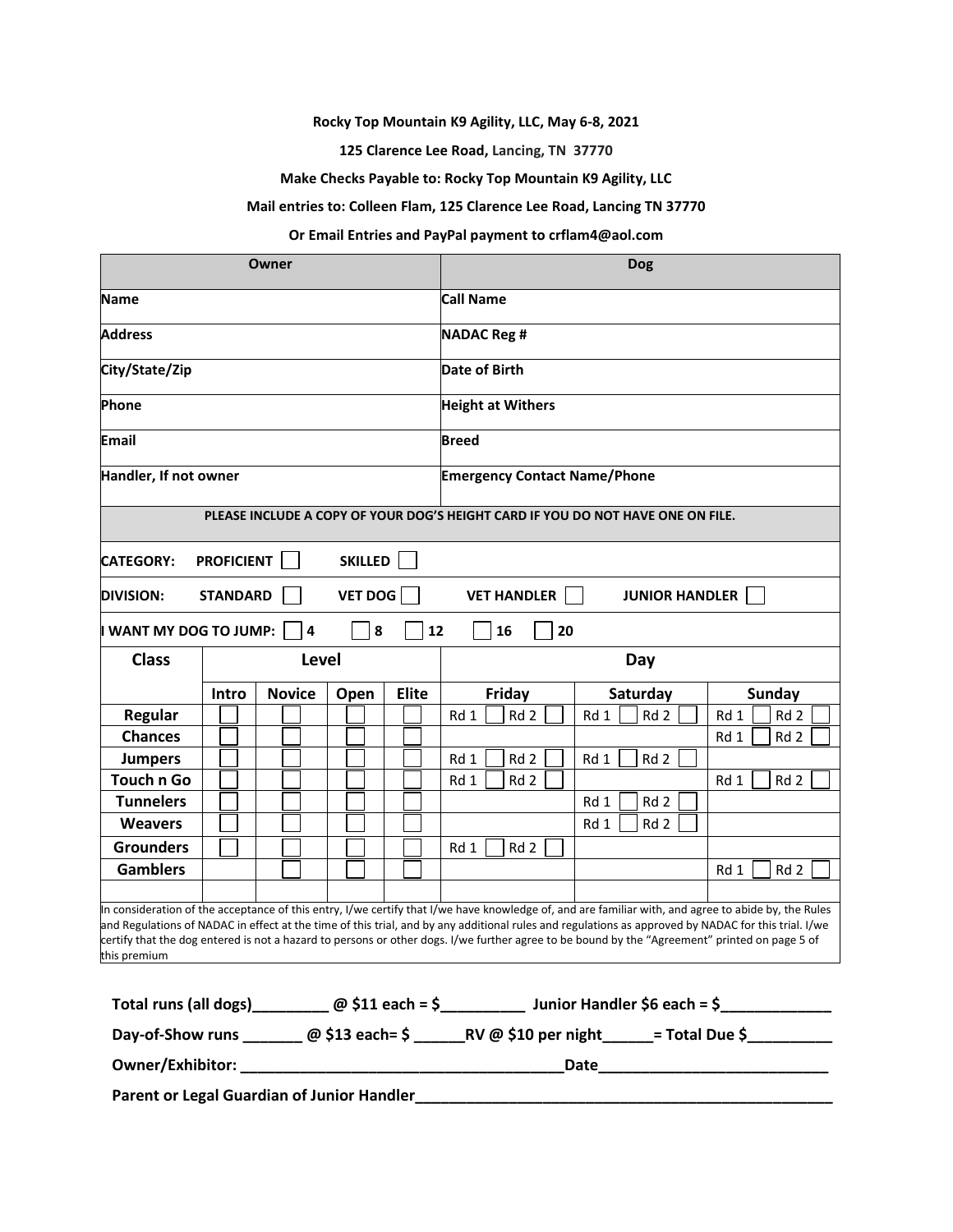#### **AGREEMENT**

The person who signs this agreement represents that he/she is authorized to enter into this agreement on behalf of both exhibitor and the owner of entered dog. In consideration of acceptance of this entry:

1.1. As used here "NADAC" means the North American Dog Agility Council, LLC., its members, officers, directors, employees, show chairs, show committees and agents.

1.2. Exhibitor/owner agree to abide by the rules and regulations of NADAC and any other rules and regulations appearing in the premium for this event.

1.3. Exhibitor/owner certify that the entered dog is not a hazard to persons, dogs or property and that the entered dog's rabies vaccination is current in accordance with the requirement of the state in which the dog resides.

1.4. Exhibitor/owner acknowledge all hazards presented by the event and the event premises, including, but not limited to, the condition of the surface, restrooms, security measures or lack of, electrical appliances, fittings, show rings, parking areas and the presence of unfamiliar animals and people; exhibitor and owner assume the risk of any harm arising from these.

1.5. Exhibitor/owner releases NADAC (including its respective officers, directors, employees, and members) and **Rocky Top Mountain K9 Agility, LLC** (including its officers, directors, members, and event organizing committee) will defend them and hold them harmless from all present and future loss, injury, damage, claims, demands and liabilities involving the entered dog, the event or event premises. Without limiting the generality of the foregoing hold harmless provisions, exhibitor/owner hereby specifically assumes sole responsibility for and agrees to indemnify and save the aforementioned parties harmless from any and all loss and expenses (including legal fees) by reason of the liability imposed by law upon any of the aforementioned parties for damages because of bodily injuries, including death, at any time in consequence of my (our) participation in this event, howsoever such injury or death may be caused and whether or not the same may have been caused or may have been alleged to have been caused by negligence of the aforementioned parties or any of their employees or agents or any other persons

#### **RUN PRICING INFO**

If you have never competed in NADAC before or have not competed in over 3 years, we are offering a special welcome to the venue deal where you can enter all classes for the weekend at a 50% discount. The discount is only valid for your first time as a handler at a NADAC trial or for a return to NADAC after 3 years. New dogs with an old handler are not eligible.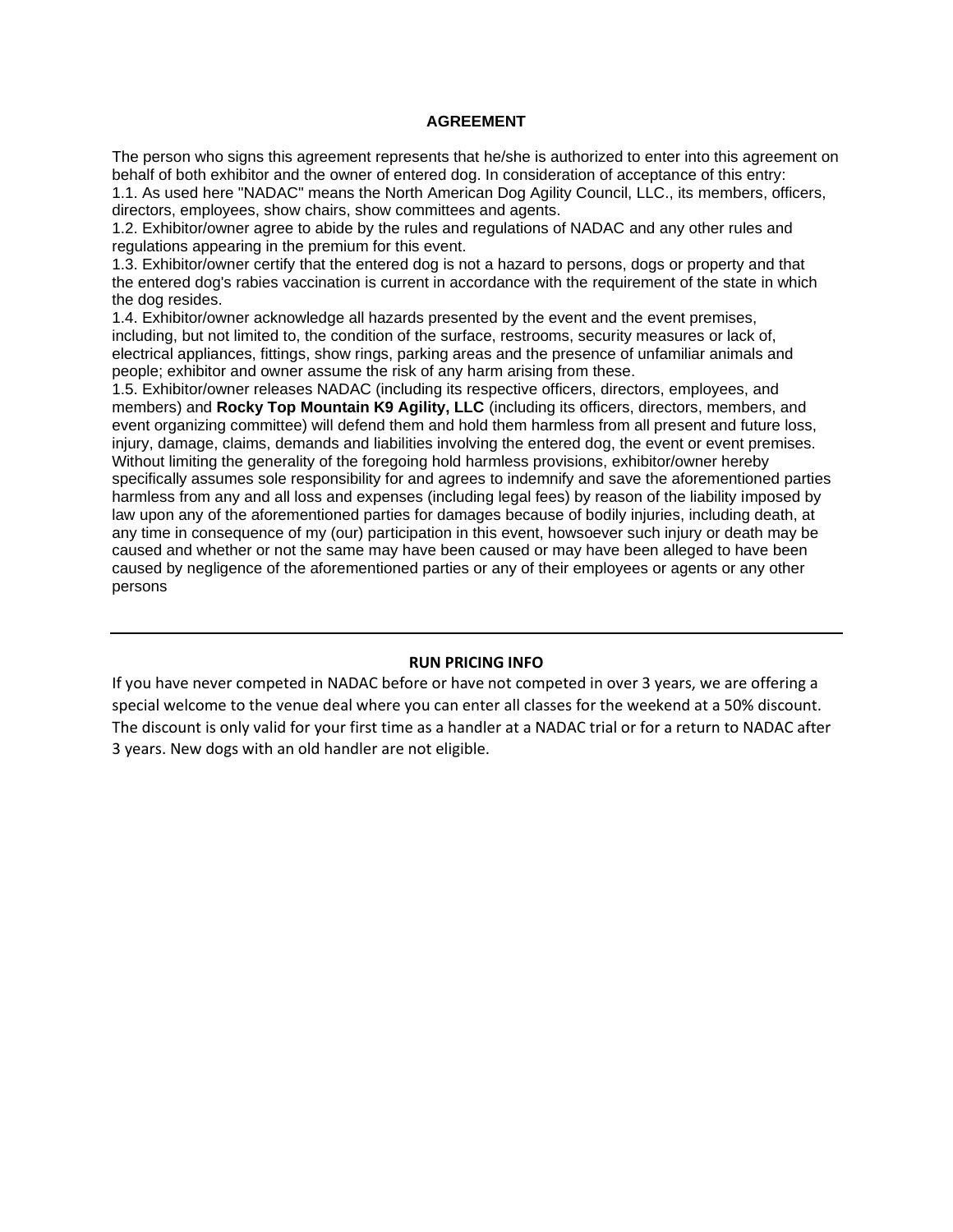# **ASSUMPTION OF THE RISK AND WAIVER OF LIABILITY RELATING TO CORONAVIRUS/COVID-19**

This Form must be completely filled out by each attendee and participant, including children. The novel Coronavirus ("COVID-19") has been declared a worldwide pandemic by the World Health Organization. COVID-19 is extremely contagious and is believed to spread mainly from person-to-person contact. As a result, federal, state, and local governments and federal and state health agencies have recommended social distancing and have, in many locations, prohibited or limited the congregation of groups of people. The North American Dog Agility Council, LLC, (hereinafter "NADAC"), has put in place preventative measures to reduce the spread of COVID-19; however, NADAC, cannot guarantee that you will not become infected with COVID-19. Further, attending and/or participating in a NADAC trial could increase your risk of contracting COVID-19.

By signing this document, I acknowledge the contagious nature of COVID-19 and voluntarily assume the risk that I may be exposed to or infected by COVID-19 as a result of attending and/or participating in a NADAC trial and that such exposure or infection may result in personal injury, illness, permanent disability, and death. I understand that the risk of becoming exposed to or infected by COVID-19 at a NADAC trial may result from the actions or inactions of myself or others. I voluntarily agree to assume all of the foregoing risks and accept sole responsibility for my decision to attend and/or participate in a NADAC trial, and any personal injury, disability, illness, death, damage, loss, claim, liability, or expense of any kind, that I may experience or incur in connection with my participation in a NADAC trial.

I hereby release, covenant not to sue, discharge, and hold harmless NADAC, its directors, officers, employees, agents, representatives, volunteers, members, successors, and assigns, local trial hosts, judges, and participants from any and all liabilities, claims, actions, damages, costs or expenses of any kind arising out of or relating to my attendance and/or participation in a NADAC trial. I understand and agree that this Assumption of Risk and Waiver of Liability Relating to Coronavirus/COVID19 covers any claims based on the action or inactions of myself, NADAC, its directors, officers, employees, agents, representatives, volunteers, members, successors, and assigns, local trial hosts, judges, and participants, regardless of whether a COVID-19 infection occurs before, during, or after participation in any NADAC trial.

|                   | Signature                                                                  |
|-------------------|----------------------------------------------------------------------------|
| Minor Child Name: |                                                                            |
| (if applicable)   | Signature Parent/Guardian of Minor Child                                   |
|                   | *If more than one child, a separate from must be completed for each child. |

Accepted by Local Trial Host: \_\_\_\_\_\_\_\_\_\_\_\_\_\_\_\_\_\_\_\_\_\_\_\_\_\_\_\_\_\_\_\_\_\_\_\_\_\_\_\_\_\_

Signature Local Trial Host Representative

Accepted by NADAC, LLC upon execution.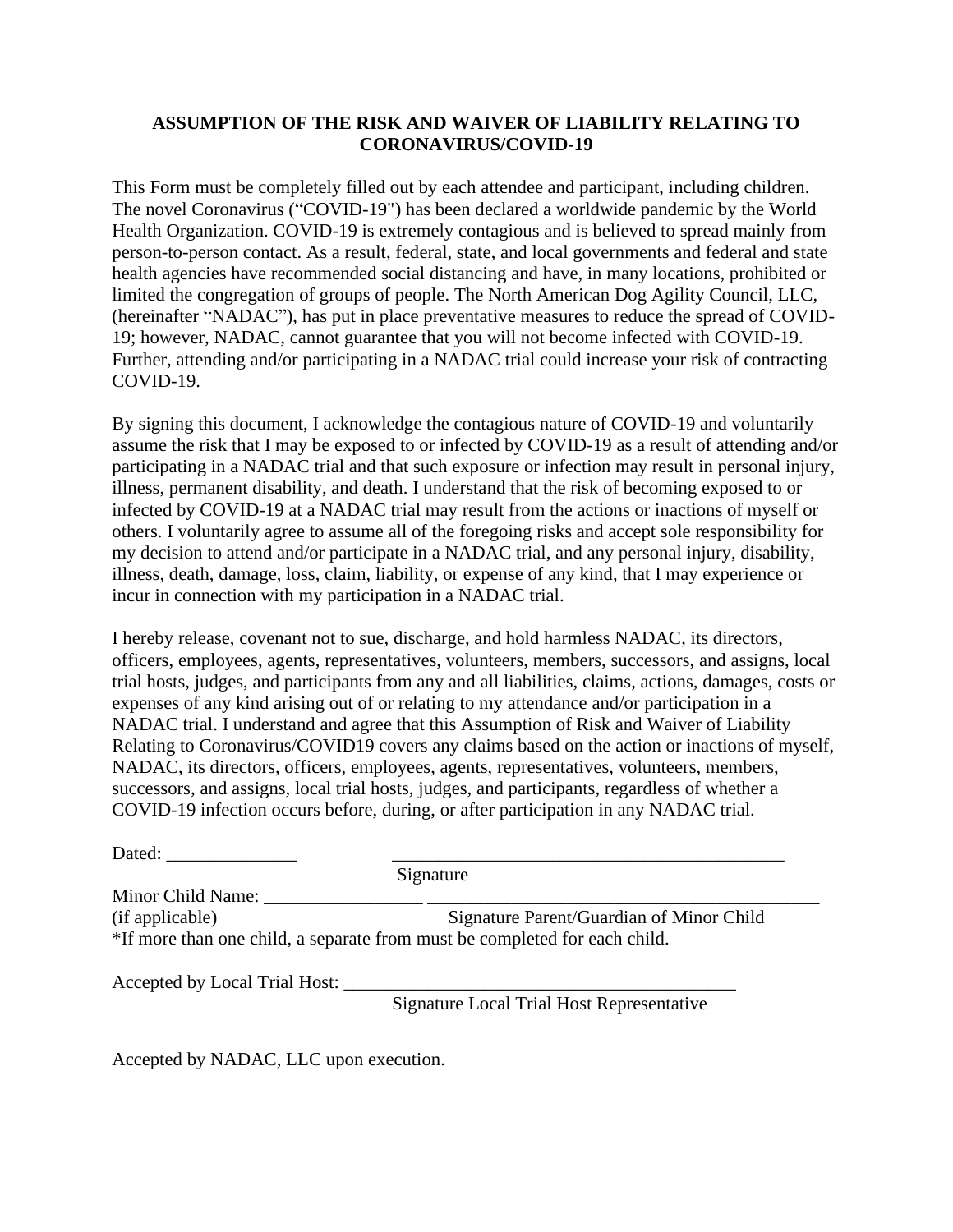## **LODGING**

### **ON-SITE RV PARKING:**

There is plenty of RV Parking on site for dry camping but only 10 electric hook ups, 8 - 30 amp and 2 - 50 amp. If you have any questions, email Colleen at crilam4@aol.com. See camping reservation form.

#### **NEARBY PET-FRIENDLY MOTELS:**

**Lodging** All motels listed are off I-40, Exit 317 (25 minutes from trial)

**Baymont Inn & Suites**, 4038 Highway 127 North, Crossville, TN 38571

(931) 456-9338.

**Red Roof Inn**, 105 Executive Dr. Crossville, TN 38555, (931) 484-9691

## **CAMPGROUNDS and CABINS**

**Freedom Campground (Exit 320) This campground is 1/2 mile from show grounds)** 212 Victoria Lane, Lancing, TN 37770. Reservation phone: (931) 349-1399. **[www.freedomhillscampground.com](http://www.freedomhillscampground.com/)**

**Bean Pot Campground** (Exit 322 of I-40) 23 Bean Pot Campground Loop, Crossville, TN

38571, Reservations: (877) 848-7958, Phone: (931) 484-7671. Cabins are available to rent.

[www.beanpotcampground.com](http://www.beanpotcampground.com/)

**Paradise on the Mountain (Exit 320)** 2437 Cook Rd, Crossville, TN 38571 (931) 287-7599. All RV sites have full hookups. Ask for Greg Walker and mention to him that you are attending the Rocky Top Mountain K9 Agility dog show to get a discount. They will be opening sometime in April and will have 2 fenced in dog yards. They will not be selling propane. This campground will allow RV's staying at Rocky Top Mountain K9 Agility to use their dump for \$5.

**Cumberland Mountain State Park** (www.tnstateparks.com) (Exit 322 off I-40) 24 Office Dr., Crossville, TN 38555. Phone: (931) 484-6138 or (800) 250-8618. You can reserve online on their website. Cabins range from \$60 on up. There are pet friendly cabins. There is a restaurant in the campground. Reserve early as State parks tend to fill fast.

**Creekside Cabin at Shady Grove Farm in Lancing- can make online reservations at the following link:**  https://www.airbnb.com/rooms/27398627?source\_impression\_id=p3\_1576034161\_Yyg7Kg8titp [oJF0b](https://www.airbnb.com/rooms/27398627?source_impression_id=p3_1576034161_Yyg7Kg8tjtpoJF0b)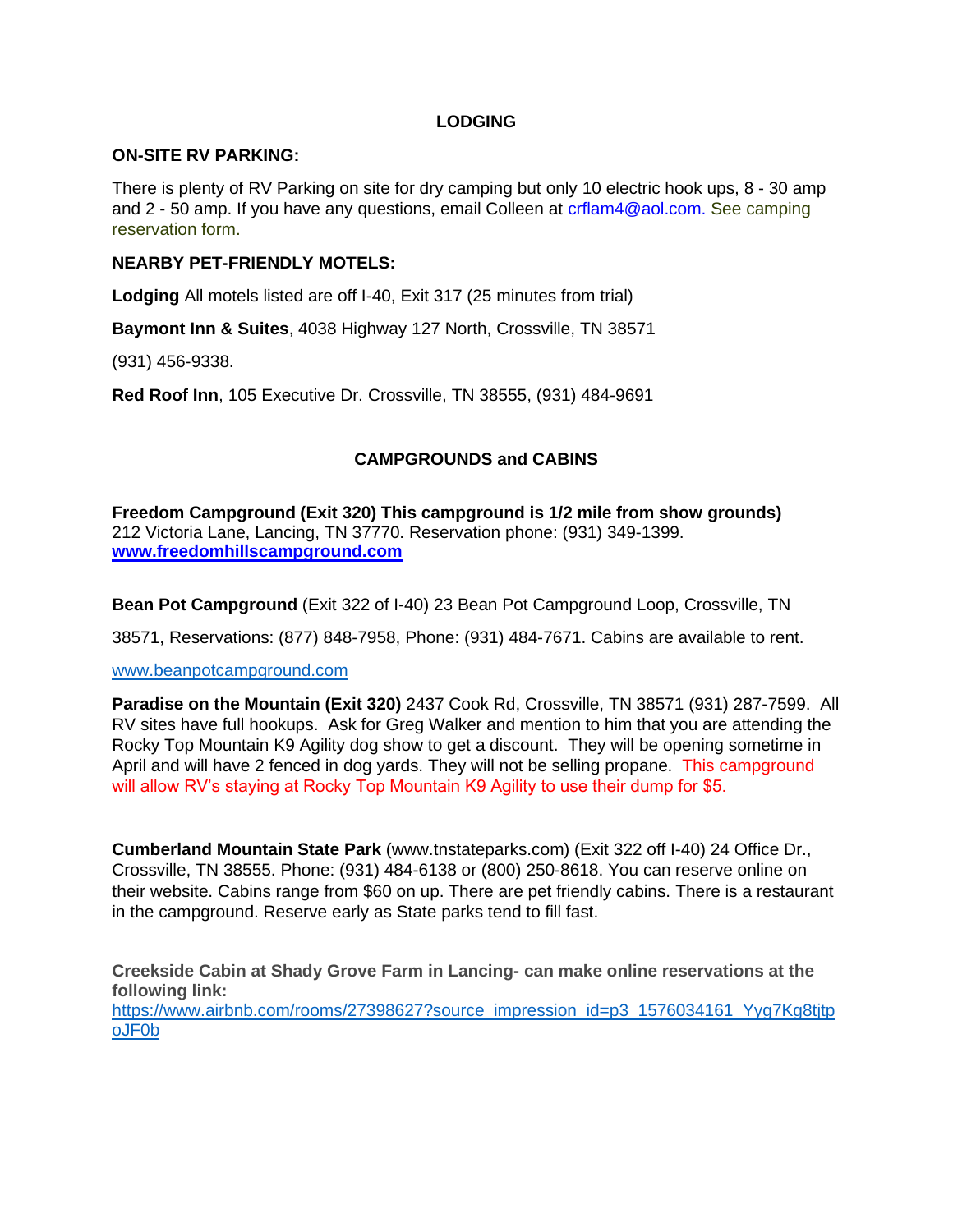**2 bed/2 Bath Cabin for Rent**, 228 Ridge Rd, Lancing, TN 37770 (10 min from trial) 2 acres, mountain views. Call 865-441-6951 and ask for Stephen Johnson, mention your doing the Dog Show in Lancing. They are allowing pets.

Please pick up your dog waste and cover the beds with sheets. We would love for them to continue letting us stay there. Thank you!

**Veterinarian:**

**Plateau Animal Hospital**

**2374 North Main St.**

**Crossville, TN 38555**

**Phone: (931) 484-8060**

## **DIRECTIONS TO TRIAL SITE: RV'S DO NOT TAKE BARNETT BRIDGE RD. IF GPS TELLS YOU TO TAKE IT DON'T AND IT WILL RE-DIRECT YOU. It is not a road for RV's.**

#### **From I-40 West**

Exit 320, Take a left onto Genesis (298N), Go 18.2 miles to Clarence Lee Rd (you will see a closed down store that says 4 Corners Market), take a left immediately after the market. Trial is at 2nd house on the left. GPS should bring you there.

### **From I-40 East**

Exit 320, Take a right onto Genesis (298N), Go 18.2 miles to Clarence Lee Rd (you will see a closed down store that says 4 Corners Market), take a left immediately after the market. Trial is at 2nd house on the left. GPS should bring you there. If you are coming from I-40 your GPS may tell you to take Clarence Lee Rd earlier than the18.2 mile mark, if there is not a market on the left than this is the 1st Clarence Lee Rd, you may take this also as Clarence Lee has 2 roads off of 298. If you are driving an RV then you'll want to make the 2nd Clarence Lee Rd on your left at the corner of the market as this gives you a better angle into our driveway.

**Trial Site is in Eastern Time Zone - Start times are EST.**

**For Weather Alerts, trial site is in Morgan County.**

**Join our FB page "Rocky Top Mountain K9 Agility" for updates and information on our trials.**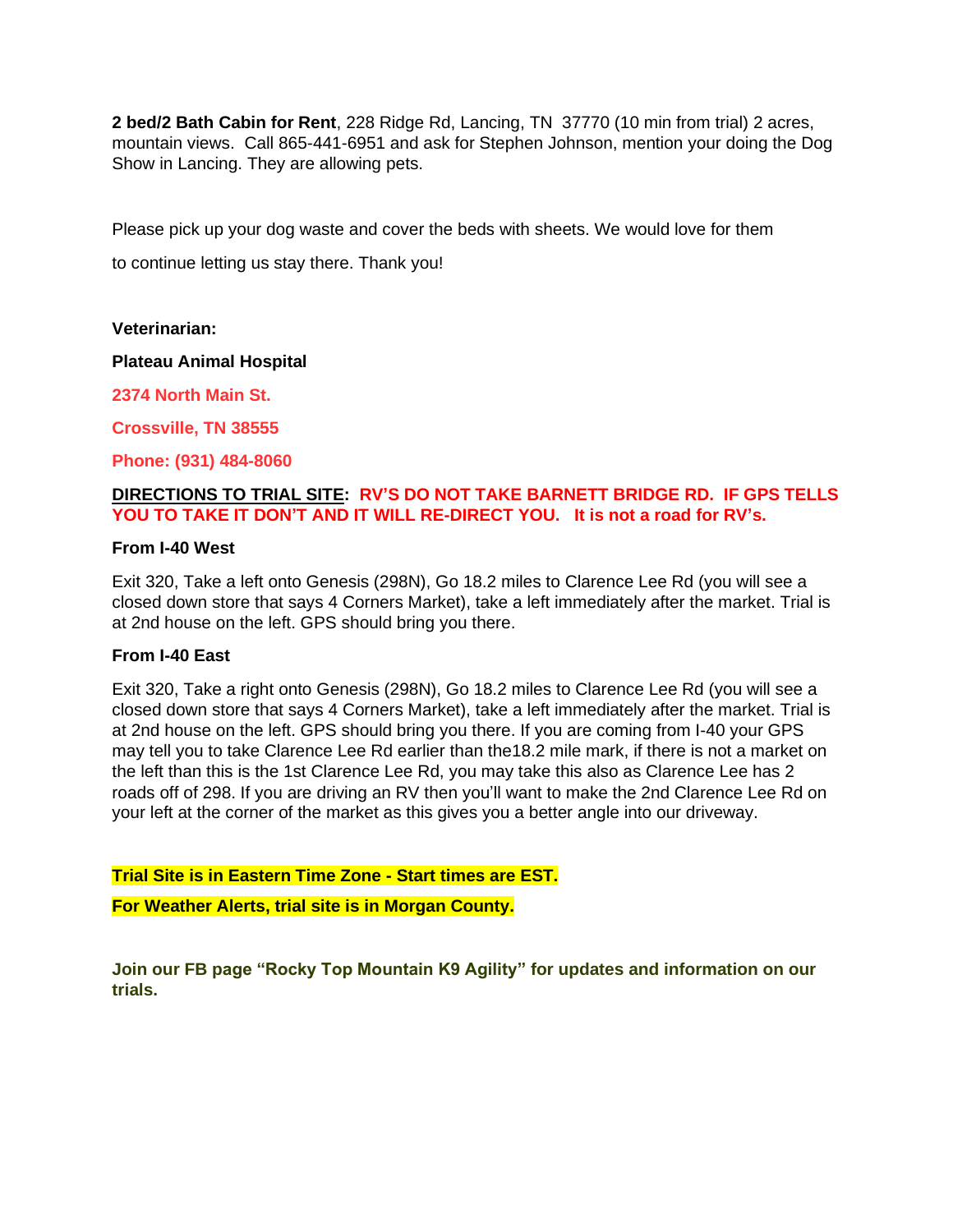## **Rocky Top Mountain K9 Agility, LLC**

**Onsite Camping Reservation Form**

**To reserve RV parking email Colleen Flam at [crflam4@aol.com](mailto:crflam4@aol.com) to reserve your spot and then fill out this form and include with your entry. Include camping fees in one check with entry fees made out to Rocky Top Mountain K9 Agility. You may stay over till Monday if you'd like or even longer, just write down the date you will be departing.**

|                        | Email 2008 - 2009 - 2010 - 2010 - 2010 - 2010 - 2011 - 2012 - 2014 - 2016 - 2017 - 2018 - 2019 - 2010 - 2011 - |                                                          |
|------------------------|----------------------------------------------------------------------------------------------------------------|----------------------------------------------------------|
| $( )$ RV $( )$ Trailer |                                                                                                                | Length $\_\_$                                            |
|                        |                                                                                                                |                                                          |
| Arrival Date           |                                                                                                                | Departure Date_________________ Total Nights____________ |

Select Preference Below: (We will place you in the spot best suited for the size of your RV or Trailer, we will honor your request if it fits and spot is not already reserved).

## **RV Parking with Electric only**

Sites 1-2 <sup>30</sup> amp located on either side of agility score shed - \$10

\*Site 3-4 \_\_\_\_ 30 amp located close to ring and the rat barn - \$10

\*Sites 5-6\_\_\_\_ 50 amp close to ring and the rat barn - \$10

\*Sites 7-8\_\_\_\_30 amp located close to ring and the rat barn - \$10

Sites 9-10 \_ 30 amp by house and large garage (Not far from ring and rat barn) - \$10

\*No Water hookup available, Water is available to fill tanks. There is an RV dump at the Freedom Campground (½ mile away) and Paradise on the Mountain (across from Pilot (exit off 40).

| nights $x$ \$10 = \$<br><b>RV</b>         | <b>Add total to Entry page</b> |
|-------------------------------------------|--------------------------------|
| <b>RV Dry Camping (no charge)</b>         | nights                         |
| <b>Primitive Tent Camping (no charge)</b> | nights                         |